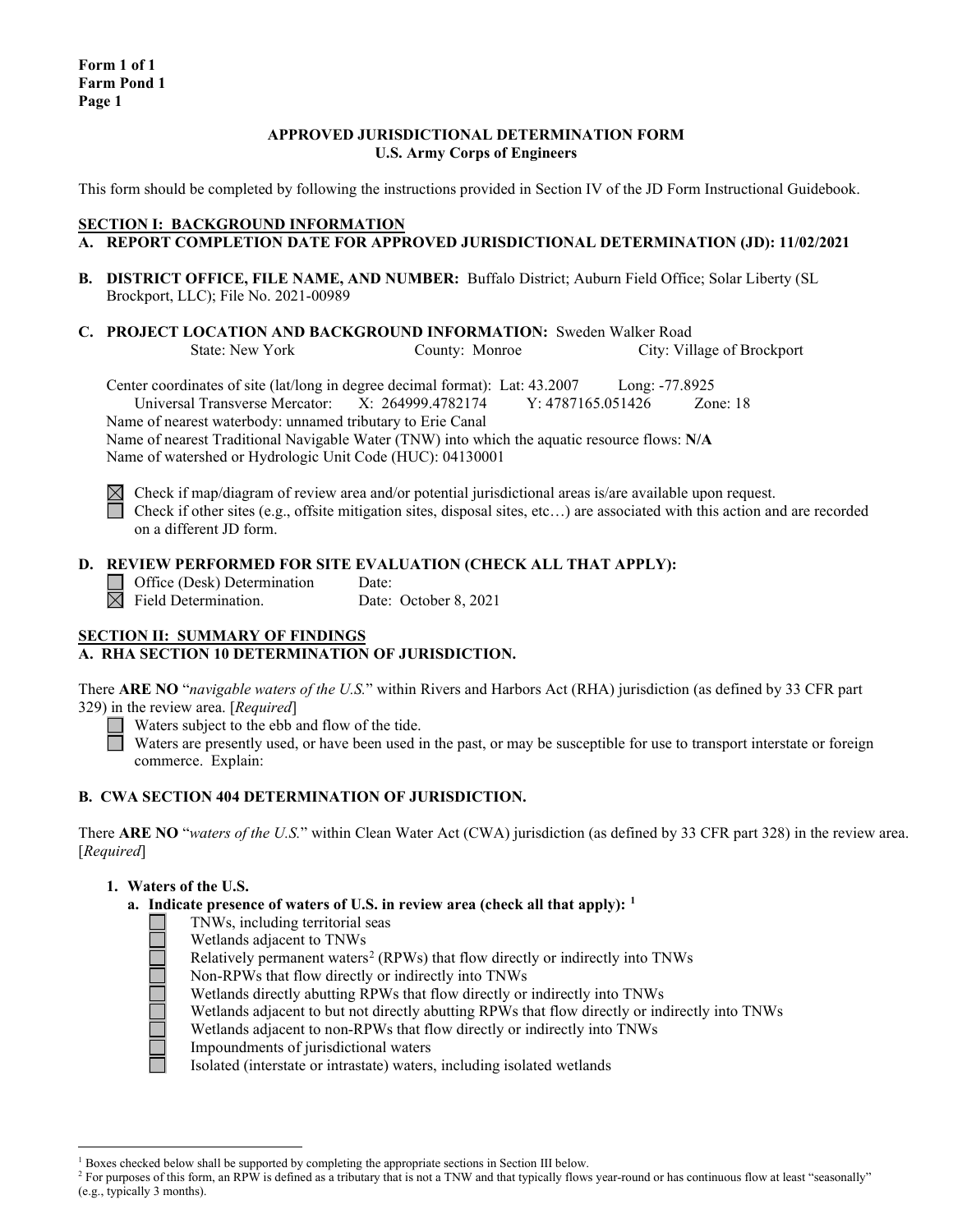- **b. Identify (estimate) size of waters of the U.S. in the review area:** Non-wetland waters: linear feet: width (ft) and/or acres. Wetlands: acres.
- **c. Limits (boundaries) of jurisdiction** based on: **Pick List**

Elevation of established OHWM (if known):

## **2. Non-regulated waters/wetlands (check if applicable):[3](#page-1-0)**

 $\boxtimes$  Potentially jurisdictional waters and/or wetlands were assessed within the review area and determined to be not jurisdictional.

Farm Pond 1 0.5 acre

Explain: The pond was excavated in dry land having upland soils and does not meet the criteria as a water of the United States as clarified in the preamble of the November 14, 1986 Federal Register.

## **SECTION III: CWA ANALYSIS**

### **A. TNWs AND WETLANDS ADJACENT TO TNWs**

**The agencies will assert jurisdiction over TNWs and wetlands adjacent to TNWs. If the aquatic resource is a TNW, complete Section III.A.1 and Section III.D.1. only; if the aquatic resource is a wetland adjacent to a TNW, complete Sections III.A.1 and 2 and Section III.D.1.; otherwise, see Section III.B below**.

**1. TNW**  Identify TNW: Summarize rationale supporting determination:

### **2. Wetland adjacent to TNW**

Summarize rationale supporting conclusion that wetland is "adjacent":

**B. CHARACTERISTICS OF TRIBUTARY (THAT IS NOT A TNW) AND ITS ADJACENT WETLANDS (IF ANY): This section summarizes information regarding characteristics of the tributary and its adjacent wetlands, if any, and it helps determine whether or not the standards for jurisdiction established under** *Rapanos* **have been met.** 

**The agencies will assert jurisdiction over non-navigable tributaries of TNWs where the tributaries are "relatively permanent waters" (RPWs), i.e. tributaries that typically flow year-round or have continuous flow at least seasonally (e.g., typically 3 months). A wetland that directly abuts an RPW is also jurisdictional. If the aquatic resource is not a TNW, but has year-round (perennial) flow, skip to Section III.D.2. If the aquatic resource is a wetland directly abutting a tributary with perennial flow, skip to Section III.D.4.** 

**A wetland that is adjacent to but that does not directly abut an RPW requires a significant nexus evaluation. Corps districts and EPA regions will include in the record any available information that documents the existence of a significant nexus between a relatively permanent tributary that is not perennial (and its adjacent wetlands if any) and a traditional navigable water, even though a significant nexus finding is not required as a matter of law.**

**If the waterbody[4](#page-1-1) is not an RPW, or a wetland directly abutting an RPW, a JD will require additional data to determine if the waterbody has a significant nexus with a TNW. If the tributary has adjacent wetlands, the significant nexus evaluation must consider the tributary in combination with all of its adjacent wetlands. This significant nexus evaluation that combines, for analytical purposes, the tributary and all of its adjacent wetlands is used whether the review area identified in the JD request is the tributary, or its adjacent wetlands, or both. If the JD covers a tributary with adjacent wetlands, complete Section III.B.1 for the tributary, Section III.B.2 for any onsite wetlands, and Section III.B.3 for all wetlands adjacent to that tributary, both onsite and offsite. The determination whether a significant nexus exists is determined in Section III.C below.**

<span id="page-1-0"></span><sup>&</sup>lt;sup>3</sup> Supporting documentation is presented in Section III.F.

<span id="page-1-1"></span><sup>4</sup> Note that the Instructional Guidebook contains additional information regarding swales, ditches, washes, and erosional features generally and in the arid **West**.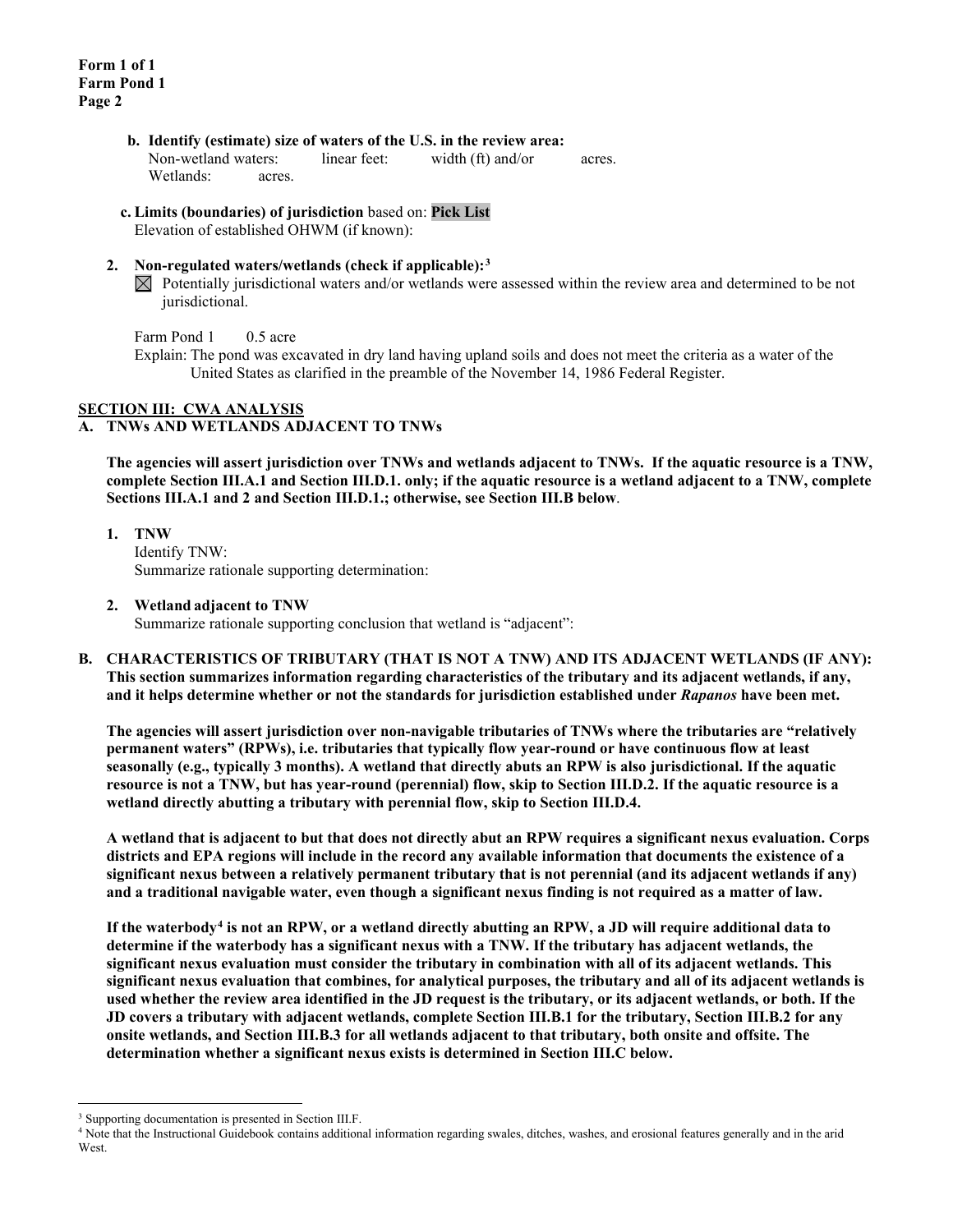**Form 1 of 1 Farm Pond 1 Page 3**

|  | (i) General Area Conditions:<br><b>Pick List</b><br>Watershed size:             |                                                                     |  |  |  |  |
|--|---------------------------------------------------------------------------------|---------------------------------------------------------------------|--|--|--|--|
|  | <b>Pick List</b><br>Drainage area:                                              |                                                                     |  |  |  |  |
|  | Average annual rainfall:<br>inches                                              |                                                                     |  |  |  |  |
|  | (ii) Physical Characteristics:                                                  |                                                                     |  |  |  |  |
|  |                                                                                 |                                                                     |  |  |  |  |
|  | (a) Relationship with TNW:<br>Tributary flows directly into TNW.                |                                                                     |  |  |  |  |
|  | Tributary flows through Pick List tributaries before entering TNW               |                                                                     |  |  |  |  |
|  | Project waters are Pick List river miles from TNW                               |                                                                     |  |  |  |  |
|  | Project waters are Pick List river miles from RPW                               |                                                                     |  |  |  |  |
|  | Project waters are Pick List aerial (straight) miles from TNW                   |                                                                     |  |  |  |  |
|  | Project waters are Pick List aerial (straight) miles from RPW                   |                                                                     |  |  |  |  |
|  | Project waters cross or serve as state boundaries. Explain:                     |                                                                     |  |  |  |  |
|  | Identify flow route to TNW <sup>5</sup> :                                       |                                                                     |  |  |  |  |
|  | Tributary stream order, if known:                                               |                                                                     |  |  |  |  |
|  |                                                                                 |                                                                     |  |  |  |  |
|  | (b) General Tributary Characteristics (check all that apply):                   |                                                                     |  |  |  |  |
|  | Tributary is:<br>Natural                                                        |                                                                     |  |  |  |  |
|  | Artificial (man-made). Explain:                                                 |                                                                     |  |  |  |  |
|  | Manipulated (man-altered). Explain:                                             |                                                                     |  |  |  |  |
|  | Tributary properties with respect to top of bank (estimate):                    |                                                                     |  |  |  |  |
|  | Average width:<br>feet                                                          |                                                                     |  |  |  |  |
|  | Average depth:<br>feet                                                          |                                                                     |  |  |  |  |
|  | Average side slopes: Pick List                                                  |                                                                     |  |  |  |  |
|  | Primary tributary substrate composition (check all that apply):                 |                                                                     |  |  |  |  |
|  | Silts<br>Sands                                                                  | Concrete                                                            |  |  |  |  |
|  | Cobbles<br>Gravel                                                               | Muck                                                                |  |  |  |  |
|  | Vegetation. Type/% cover:<br>Bedrock                                            |                                                                     |  |  |  |  |
|  | Other. Explain:                                                                 |                                                                     |  |  |  |  |
|  | Tributary condition/stability [e.g., highly eroding, sloughing banks]. Explain: |                                                                     |  |  |  |  |
|  | Presence of run/riffle/pool complexes. Explain:                                 |                                                                     |  |  |  |  |
|  | Tributary geometry: Pick List                                                   |                                                                     |  |  |  |  |
|  | Tributary gradient (approximate average slope):                                 | $\frac{0}{0}$                                                       |  |  |  |  |
|  |                                                                                 |                                                                     |  |  |  |  |
|  | $(c)$ Flow:                                                                     |                                                                     |  |  |  |  |
|  | Tributary provides for: Pick List                                               |                                                                     |  |  |  |  |
|  | Estimate average number of flow events in review area/year: Pick List           |                                                                     |  |  |  |  |
|  | Describe flow regime:                                                           |                                                                     |  |  |  |  |
|  | Other information on duration and volume:                                       |                                                                     |  |  |  |  |
|  | Surface flow is: Pick List. Characteristics:                                    |                                                                     |  |  |  |  |
|  | Subsurface flow: Pick List. Explain findings:                                   |                                                                     |  |  |  |  |
|  | $\Box$ Dye (or other) test performed:                                           |                                                                     |  |  |  |  |
|  | Tributary has (check all that apply):<br>Bed and banks                          |                                                                     |  |  |  |  |
|  |                                                                                 |                                                                     |  |  |  |  |
|  | OHWM <sup>6</sup> (check all indicators that apply):                            |                                                                     |  |  |  |  |
|  | clear, natural line impressed on the bank                                       | the presence of litter and debris                                   |  |  |  |  |
|  | changes in the character of soil                                                | destruction of terrestrial vegetation<br>the presence of wrack line |  |  |  |  |
|  |                                                                                 |                                                                     |  |  |  |  |
|  | shelving                                                                        |                                                                     |  |  |  |  |
|  | vegetation matted down, bent, or absent<br>leaf litter disturbed or washed away | sediment sorting<br>scour                                           |  |  |  |  |

<span id="page-2-1"></span><span id="page-2-0"></span><sup>&</sup>lt;sup>5</sup> Flow route can be described by identifying, e.g., tributary a, which flows through the review area, to flow into tributary b, which then flows into TNW.<br><sup>6</sup>A natural or man-made discontinuity in the OHWM does not nece the OHWM has been removed by development or agricultural practices). Where there is a break in the OHWM that is unrelated to the waterbody's flow regime (e.g., flow over a rock outcrop or through a culvert), the agencies will look for indicators of flow above and below the break.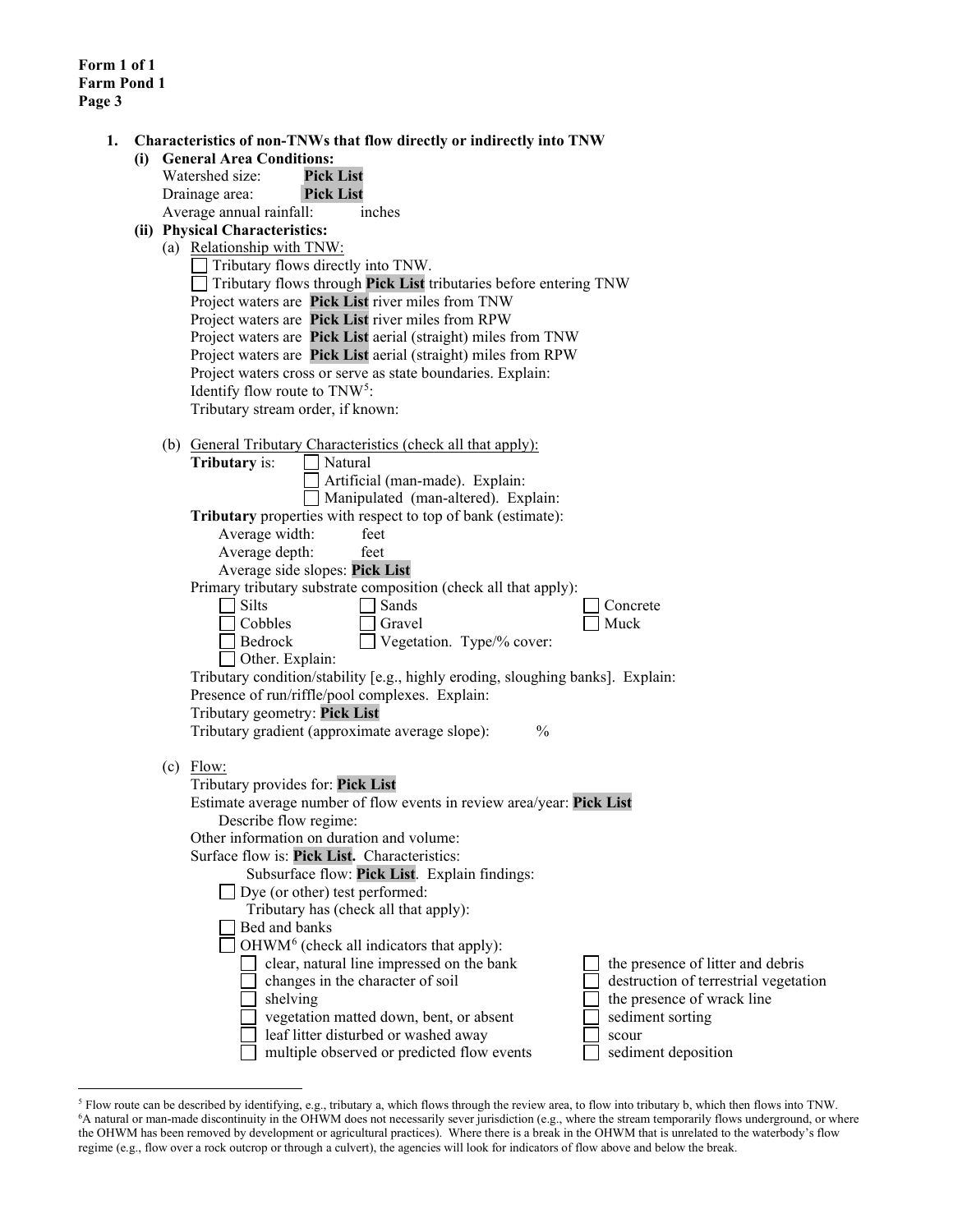| $\Box$ abrupt change in plant community<br>$\Box$ other (list):                                                              | $\Box$ water staining                 |
|------------------------------------------------------------------------------------------------------------------------------|---------------------------------------|
| $\Box$ Discontinuous OHWM. <sup>7</sup> Explain:                                                                             |                                       |
| er than the OHWM were used to determine lateral extent of CWA jurisdiction (check all<br>$\Box$ High Tide Line indicated by: | $\Box$ Mean High Water Mark indicated |

If factors other than the OHWM were used to determine lateral extent of CWA jurisdiction (check all that apply):

Line indicated by:  $\Box$  Mean High Water Mark indicated by:  $\Box$  oil or scum line along shore objects  $\Box$  survey to available datum;  $\Box$  fine shell or debris deposits (foreshore)  $\Box$  physical markings;<br>  $\Box$  physical markings/characteristics  $\Box$  vegetation lines/characteristics  $\Box$  vegetation lines/changes in vegetation types. tidal gauges  $\Box$  other (list):

## **(iii) Chemical Characteristics:**

Characterize tributary (e.g., water color is clear, discolored, oily film; water quality; general watershed characteristics, etc.). Explain:

Identify specific pollutants, if known:

# **(iv) Biological Characteristics. Channel supports (check all that apply):**

- Riparian corridor. Characteristics (type, average width):
	- Wetland fringe. Characteristics:
- $\Box$  Habitat for:

Federally Listed species. Explain findings:

Fish/spawn areas. Explain findings:

Other environmentally-sensitive species. Explain findings:

Aquatic/wildlife diversity. Explain findings:

### **2. Characteristics of wetlands adjacent to non-TNW that flow directly or indirectly into TNW**

### **(i) Physical Characteristics:**

- (a) General Wetland Characteristics:
	- Properties:

Wetland size: acres Wetland type. Explain: Wetland quality. Explain: Project wetlands cross or serve as state boundaries. Explain:

(b) General Flow Relationship with Non-TNW:

Flow is: **Pick List**. Explain: Surface flow is**: Pick List**  Characteristics: Subsurface flow: **Pick List**. Explain findings: Dye (or other) test performed:

### (c) Wetland Adjacency Determination with Non-TNW:

Directly abutting

Not directly abutting

Discrete wetland hydrologic connection. Explain:

Ecological connection. Explain:

Separated by berm/barrier. Explain:

# <span id="page-3-0"></span>(d) Proximity (Relationship) to TNW

Project wetlands are **Pick List** river miles from TNW. Project waters are **Pick List** aerial (straight) miles from TNW. Flow is from: **Pick List.** Estimate approximate location of wetland as within the **Pick List** floodplain.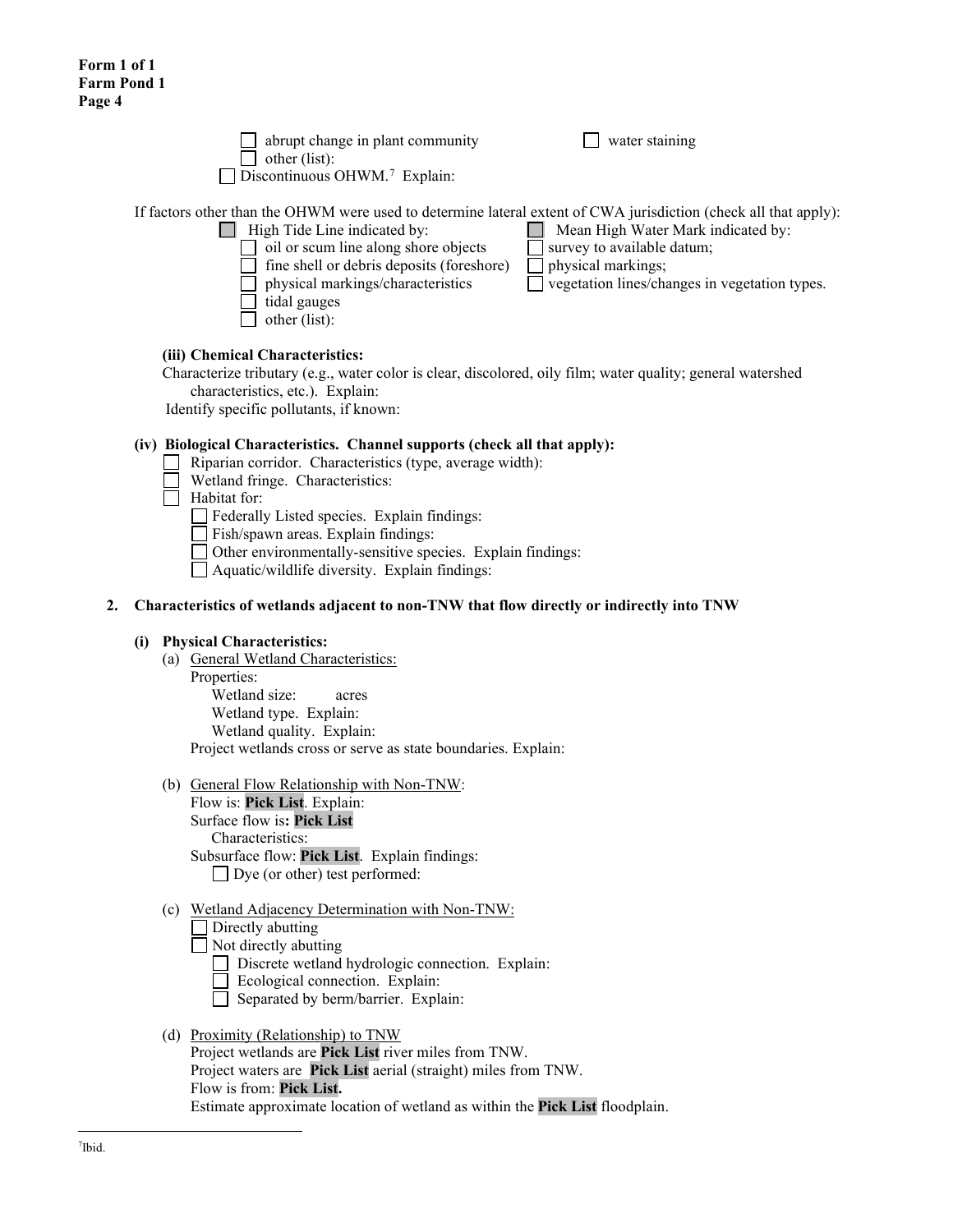### **(ii) Chemical Characteristics:**

Characterize wetland system (e.g., water color is clear, brown, oil film on surface; water quality; general watershed characteristics; etc.). Explain: Identify specific pollutants, if known:

#### **(iii)Biological Characteristics. Wetland supports (check all that apply):**

- Riparian buffer. Characteristics (type, average width):
- Vegetation type/percent cover. Explain:
- $\Box$  Habitat for:
	- Federally Listed species. Explain findings:

Fish/spawn areas. Explain findings:

- Other environmentally-sensitive species. Explain findings:
- $\Box$  Aquatic/wildlife diversity. Explain findings:

## **3. Characteristics of all wetlands adjacent to the tributary (if any)**

All wetland(s) being considered in the cumulative analysis: **Pick List** Approximately ( ) acres in total are being considered in the cumulative analysis. For each wetland, specify the following: Directly abuts? (Y/N) Size (in acres) Directly abuts? (Y/N) Size (in acres) Summarize overall biological, chemical and physical functions being performed:

### **C. SIGNIFICANT NEXUS DETERMINATION**

**A significant nexus analysis will assess the flow characteristics and functions of the tributary itself and the functions performed by any wetlands adjacent to the tributary to determine if they significantly affect the chemical, physical, and biological integrity of a TNW. For each of the following situations, a significant nexus exists if the tributary, in combination with all of its adjacent wetlands, has more than a speculative or insubstantial effect on the chemical, physical and/or biological integrity of a TNW. Considerations when evaluating significant nexus include, but are not limited to the volume, duration, and frequency of the flow of water in the tributary and its proximity to a TNW, and the functions performed by the tributary and all its adjacent wetlands. It is not appropriate to determine significant nexus based solely on any specific threshold of distance (e.g. between a tributary and its adjacent wetland or between a tributary and the TNW). Similarly, the fact an adjacent wetland lies within or outside of a floodplain is not solely determinative of significant nexus.** 

#### **Draw connections between the features documented and the effects on the TNW, as identified in the** *Rapanos* **Guidance and discussed in the Instructional Guidebook. Factors to consider include, for example:**

- Does the tributary, in combination with its adjacent wetlands (if any), have the capacity to carry pollutants or flood waters to TNWs, or to reduce the amount of pollutants or flood waters reaching a TNW?
- Does the tributary, in combination with its adjacent wetlands (if any), provide habitat and lifecycle support functions for fish and other species, such as feeding, nesting, spawning, or rearing young for species that are present in the TNW?
- Does the tributary, in combination with its adjacent wetlands (if any), have the capacity to transfer nutrients and organic carbon that support downstream foodwebs?
- Does the tributary, in combination with its adjacent wetlands (if any), have other relationships to the physical, chemical, or biological integrity of the TNW?

#### **Note: the above list of considerations is not inclusive and other functions observed or known to occur should be documented below:**

**1. Significant nexus findings for non-RPW that has no adjacent wetlands and flows directly or indirectly into TNWs.** Explain findings of presence or absence of significant nexus below, based on the tributary itself, then go to Section III.D: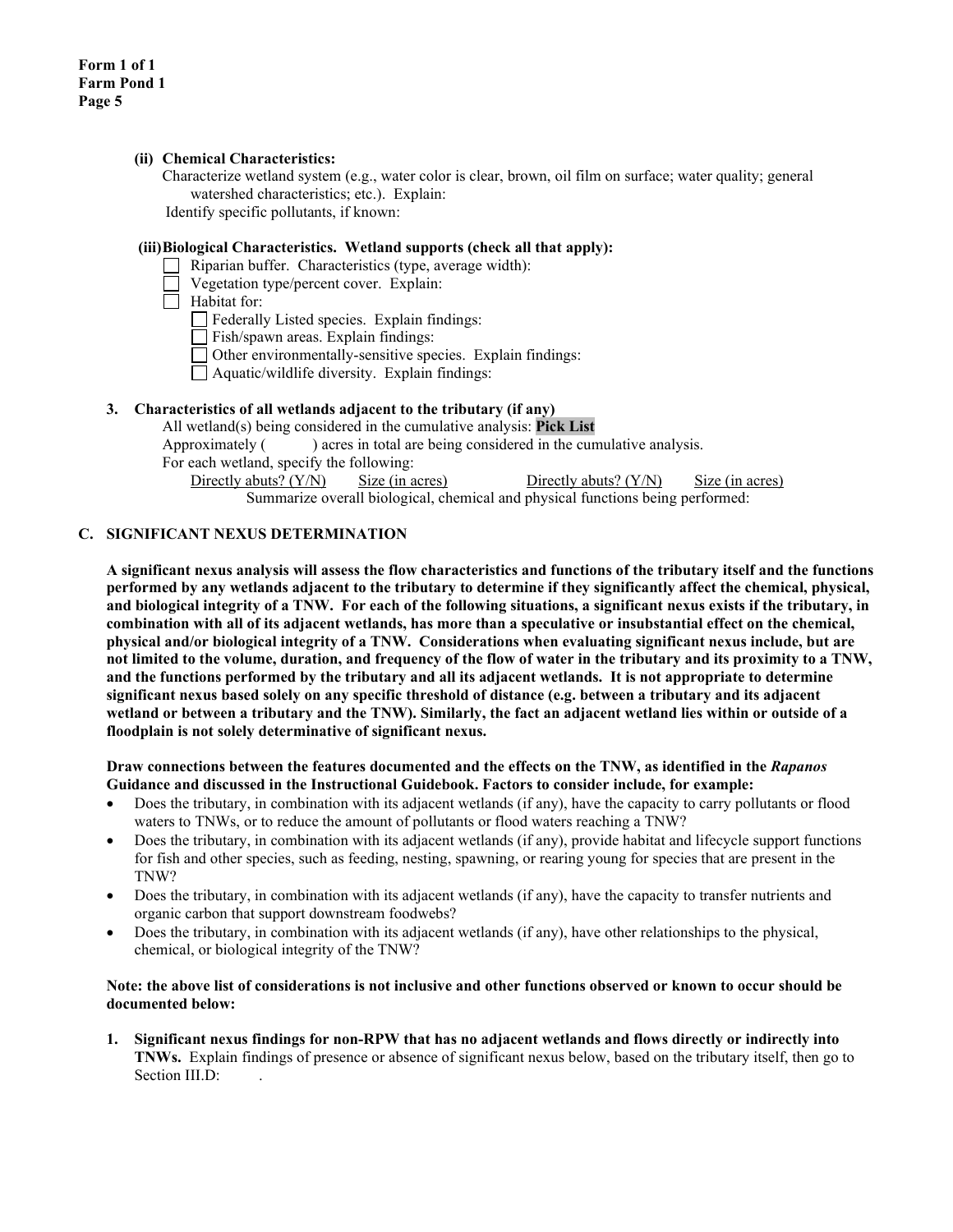- **2. Significant nexus findings for non-RPW and its adjacent wetlands, where the non-RPW flows directly or indirectly into TNWs.** Explain findings of presence or absence of significant nexus below, based on the tributary in combination with all of its adjacent wetlands, then go to Section III.D:
- **3. Significant nexus findings for wetlands adjacent to an RPW but that do not directly abut the RPW.** Explain findings of presence or absence of significant nexus below, based on the tributary in combination with all of its adjacent wetlands, then go to Section III.D:

### **D. DETERMINATIONS OF JURISDICTIONAL FINDINGS. THE SUBJECT WATERS/WETLANDS ARE (CHECK ALL THAT APPLY):**

**1. TNWs and Adjacent Wetlands.** Check all that apply and provide size estimates in review area: TNWs: linear feet width (ft), Or, acres. Wetlands adjacent to TNWs: acres.

### **2. RPWs that flow directly or indirectly into TNWs.**

- Tributaries of TNWs where tributaries typically flow year-round are jurisdictional. Provide data and rationale indicating that tributary is perennial: .
- Tributaries of TNW where tributaries have continuous flow "seasonally" (e.g., typically three months each year) are jurisdictional. Data supporting this conclusion is provided at Section III.B. Provide rationale indicating that tributary flows seasonally:

Provide estimates for jurisdictional waters in the review area (check all that apply):

- Tributary waters: linear feet width (ft).
- Other non-wetland waters: acres.
	- Identify type(s) of waters:

## **3. Non-RPWs[8](#page-5-0) that flow directly or indirectly into TNWs.**

Waterbody that is not a TNW or an RPW, but flows directly or indirectly into a TNW, and it has a significant nexus with a TNW is jurisdictional. Data supporting this conclusion is provided at Section III.C.

Provide estimates for jurisdictional waters within the review area (check all that apply):

- Tributary waters: linear feet width (ft).
- □ Other non-wetland waters: acres.

### **4. Wetlands directly abutting an RPW that flow directly or indirectly into TNWs.**

Wetlands directly abut RPW and thus are jurisdictional as adjacent wetlands.

- Wetlands directly abutting an RPW where tributaries typically flow year-round. Provide data and rationale indicating that tributary is perennial in Section III.D.2, above. Provide rationale indicating that wetland is directly abutting an RPW:
- $\Box$ Wetlands directly abutting an RPW where tributaries typically flow "seasonally." Provide data indicating that tributary is seasonal in Section III.B and rationale in Section III.D.2, above. Provide rationale indicating that wetland is directly abutting an RPW:

Provide acreage estimates for jurisdictional wetlands in the review area: acres.

- **5. Wetlands adjacent to but not directly abutting an RPW that flow directly or indirectly into TNWs.**
	- Wetlands that do not directly abut an RPW, but when considered in combination with the tributary to which they are adjacent and with similarly situated adjacent wetlands, have a significant nexus with a TNW are jurisidictional. Data supporting this conclusion is provided at Section III.C.

Provide acreage estimates for jurisdictional wetlands in the review area: acres.

### **6. Wetlands adjacent to non-RPWs that flow directly or indirectly into TNWs.**

Wetlands adjacent to such waters, and have when considered in combination with the tributary to which they are adjacent and with similarly situated adjacent wetlands, have a significant nexus with a TNW are jurisdictional. Data supporting this conclusion is provided at Section III.C.

<span id="page-5-0"></span>Provide estimates for jurisdictional wetlands in the review area: acres.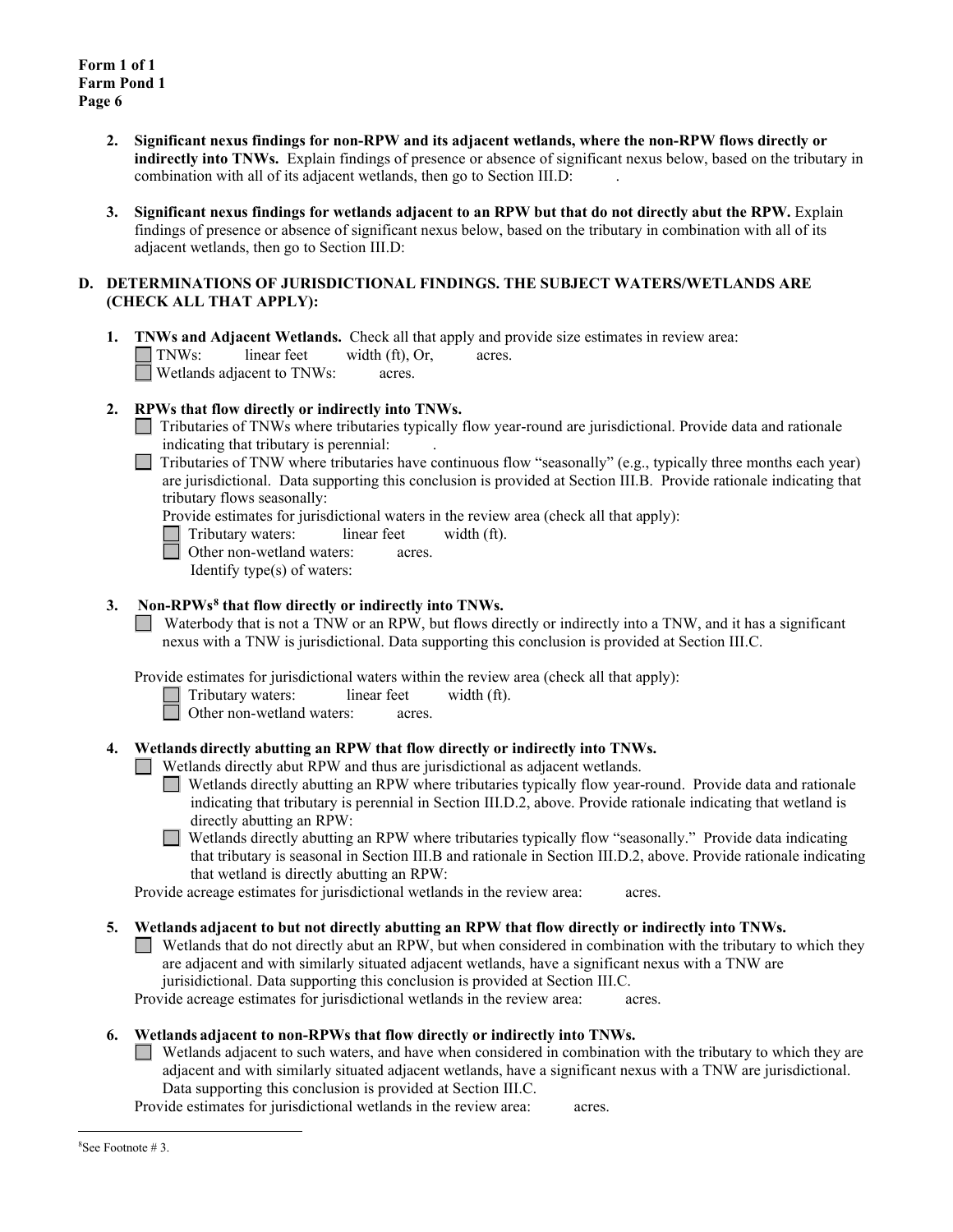|    | Impoundments of jurisdictional waters. <sup>9</sup><br>7.<br>As a general rule, the impoundment of a jurisdictional tributary remains jurisdictional.<br>Demonstrate that impoundment was created from "waters of the U.S.," or<br>Demonstrate that water meets the criteria for one of the categories presented above $(1-6)$ , or<br>Demonstrate that water is isolated with a nexus to commerce (see E below).                                                                                                                                                                                                                                                                                                                                                                                                                                                                                                          |  |  |  |  |  |
|----|----------------------------------------------------------------------------------------------------------------------------------------------------------------------------------------------------------------------------------------------------------------------------------------------------------------------------------------------------------------------------------------------------------------------------------------------------------------------------------------------------------------------------------------------------------------------------------------------------------------------------------------------------------------------------------------------------------------------------------------------------------------------------------------------------------------------------------------------------------------------------------------------------------------------------|--|--|--|--|--|
|    | E. ISOLATED [INTERSTATE OR INTRA-STATE] WATERS, INCLUDING ISOLATED WETLANDS, THE USE,<br>DEGRADATION OR DESTRUCTION OF WHICH COULD AFFECT INTERSTATE COMMERCE,<br>INCLUDING ANY SUCH WATERS (CHECK ALL THAT APPLY): <sup>10</sup><br>which are or could be used by interstate or foreign travelers for recreational or other purposes.<br>from which fish or shellfish are or could be taken and sold in interstate or foreign commerce.<br>which are or could be used for industrial purposes by industries in interstate commerce.<br>Interstate isolated waters. Explain:<br>Other factors. Explain:<br>Identify water body and summarize rationale supporting determination:<br>Provide estimates for jurisdictional waters in the review area (check all that apply):<br>Tributary waters:<br>linear feet<br>width (ft).<br>Other non-wetland waters:<br>acres.<br>Identify type(s) of waters:<br>Wetlands:<br>acres. |  |  |  |  |  |
| F. | NON-JURISDICTIONAL WATERS, INCLUDING WETLANDS (CHECK ALL THAT APPLY):                                                                                                                                                                                                                                                                                                                                                                                                                                                                                                                                                                                                                                                                                                                                                                                                                                                      |  |  |  |  |  |
|    | If potential wetlands were assessed within the review area, these areas did not meet the criteria in the 1987 Corps of<br>Engineers Wetland Delineation Manual and/or appropriate Regional Supplements.<br>Review area included isolated waters with no substantial nexus to interstate (or foreign) commerce.<br>Prior to the Jan 2001 Supreme Court decision in "SWANCC," the review area would have been regulated<br>based solely on the "Migratory Bird Rule" (MBR).<br>Waters do not meet the "Significant Nexus" standard, where such a finding is required for jurisdiction. Explain:<br>Other: (explain, if not covered above):                                                                                                                                                                                                                                                                                   |  |  |  |  |  |
|    | Provide acreage estimates for non-jurisdictional waters in the review area, where the sole potential basis of jurisdiction is<br>the MBR factors (i.e., presence of migratory birds, presence of endangered species, use of water for irrigated agriculture),<br>using best professional judgment (check all that apply):<br>Non-wetland waters (i.e., rivers, streams):<br>linear feet<br>width (ft).<br>Lakes/ponds:<br>acres.<br>$\boxtimes$ Other non-wetland waters: Farm Pond 1<br>$0.5$ acre<br>Explain: The pond is not evident in Historic Aerial photos for 1969 and 1970 but is clearly shown in the 1994<br>aerial. The NWI dated in the 1990's maps the pond. Note that the NWI maps provide only the decade in which the<br>image was taken and not the specific date.                                                                                                                                       |  |  |  |  |  |
|    | The pond was excavated on the edge of an active agricultural field in Alton gravelly loam, 3 to 8 percent slopes with a<br>hydric rating of 0 and Appleton loam, 0 to 3 percent slopes with a hydric rating of 4. The USACE site visit on October<br>8, 2021 confirmed that the pond is confined to the boundary shown on the delineation map, that there are no                                                                                                                                                                                                                                                                                                                                                                                                                                                                                                                                                           |  |  |  |  |  |

Based on the above information, the pond does not meet the criteria as a water of the United States as clarified in the preamble of the November 14, 1986 Federal Register.

Wetlands:

conveyances into or out of the structure, and that it was excavated entirely in uplands.

 $9$  To complete the analysis refer to the key in Section III.D.6 of the Instructional Guidebook.

<span id="page-6-1"></span><span id="page-6-0"></span>**<sup>10</sup> Prior to asserting or declining CWA jurisdiction based solely on this category, Corps Districts will elevate the action to Corps and EPA HQ for review consistent with the process described in the Corps/EPA** *Memorandum Regarding CWA Act Jurisdiction Following Rapanos.*